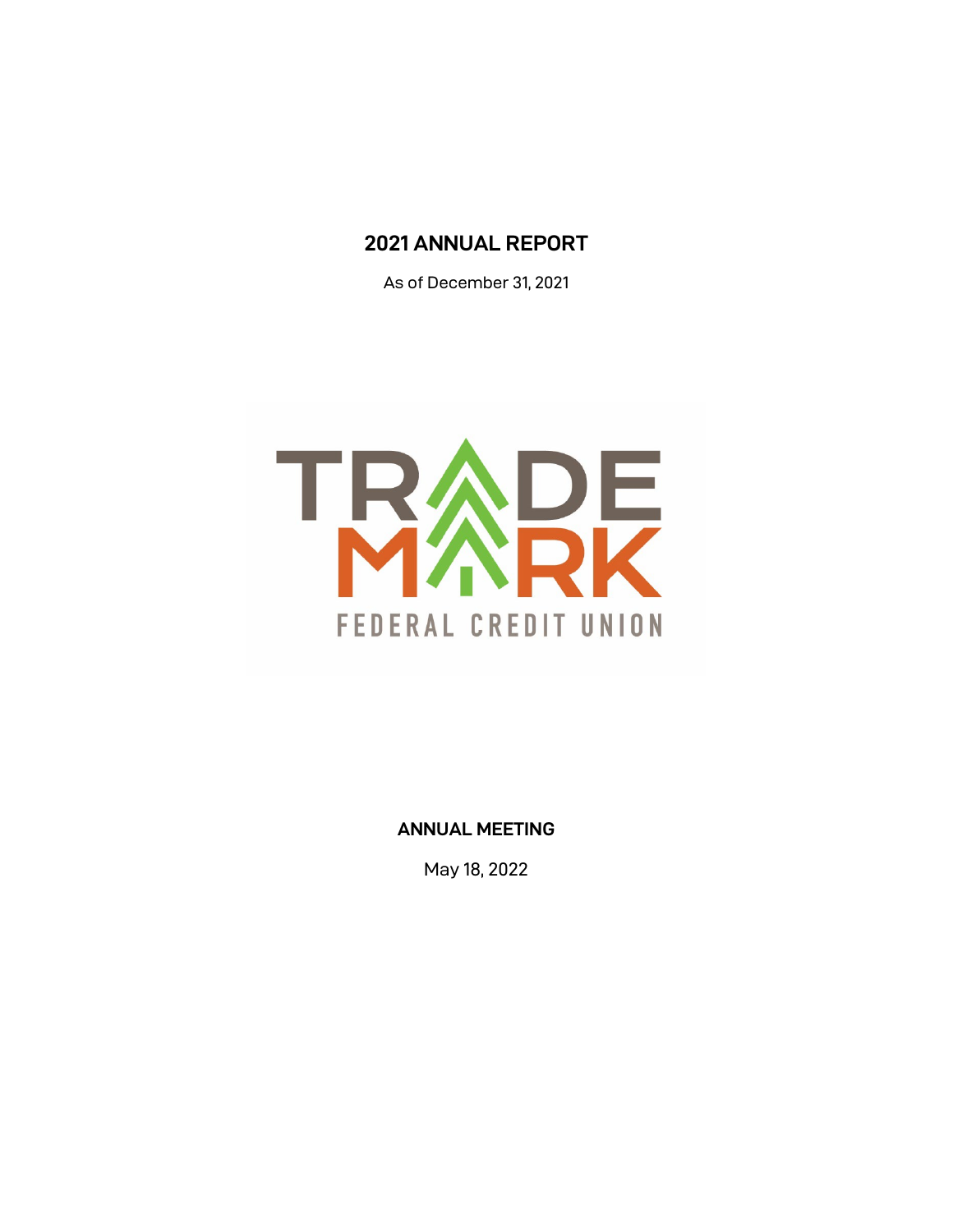

## **OUR MISSION**

Our purpose is to help provide overall well-being to our Members, Employees, and Communities. In listening to you and working to understand your unique story, we empower you to pursue your passion.

## **2021 YEAR IN REVIEW**

The credit union movement is defined by cooperative principles, the sharing of resources, and the coming together of communities to help provide financial peace of mind for all. We began 2021 searching for normalcy after the uncertain times of 2020; what we found was another year of change and growth for our credit union. The year brought us a change in leadership, changes in product offerings, changes in partnerships, and a change in outlook. Through it all, our one constant was the focus on our unwavering commitment to our membership. To our Members who choose to bank with us, who choose to participate in a local credit union, and decide to be a part of a financial cooperative that gives back to our communities, we thank you.

The most significant accomplishment in any given year is the opportunity to help our Members, while creating a positive, thriving environment for our employees. Trademark's history of depth, longevity, and tradition of serving our local communities proves our pride in meaningful, purposeful work. Our new branch in South Portland, which literally opened the doors to our community charter, celebrated its first full year open in 2021. We welcome in new Members as we continue to show appreciation for all Members who have grown with us over the years.

During the year, we enhanced our approach to do banking the way our members want to do banking, holding true to our movement and strategy that is directed by the Member experience. We work to expand and use technology as a tool to deliver a human element and personal touch while creating strong brand awareness in the communities.

Our dedicated, focused, hardworking team creates financial wellness with your unique story at the forefront of it all. We understand everyone has different experiences and we look to create tailored financial solutions. In 2021, we established channels to help improve our Member experience by integrating Loanliner into our core platform for easy and convenient loan requests, improving our member onboarding process, conducting a marketing analysis to better understand our Member needs and wants, as well as a continued focus on our loan portfolio and product offerings.

The past year also provided milestones for our membership. We saved our Members a recordsetting \$355,760.97 in loan refinances, beating our previous year's mark by \$58,805.49. We improved network security, researched deeper technology, and surpassed historical project completion. Community involvement increased through partnerships with our local schools,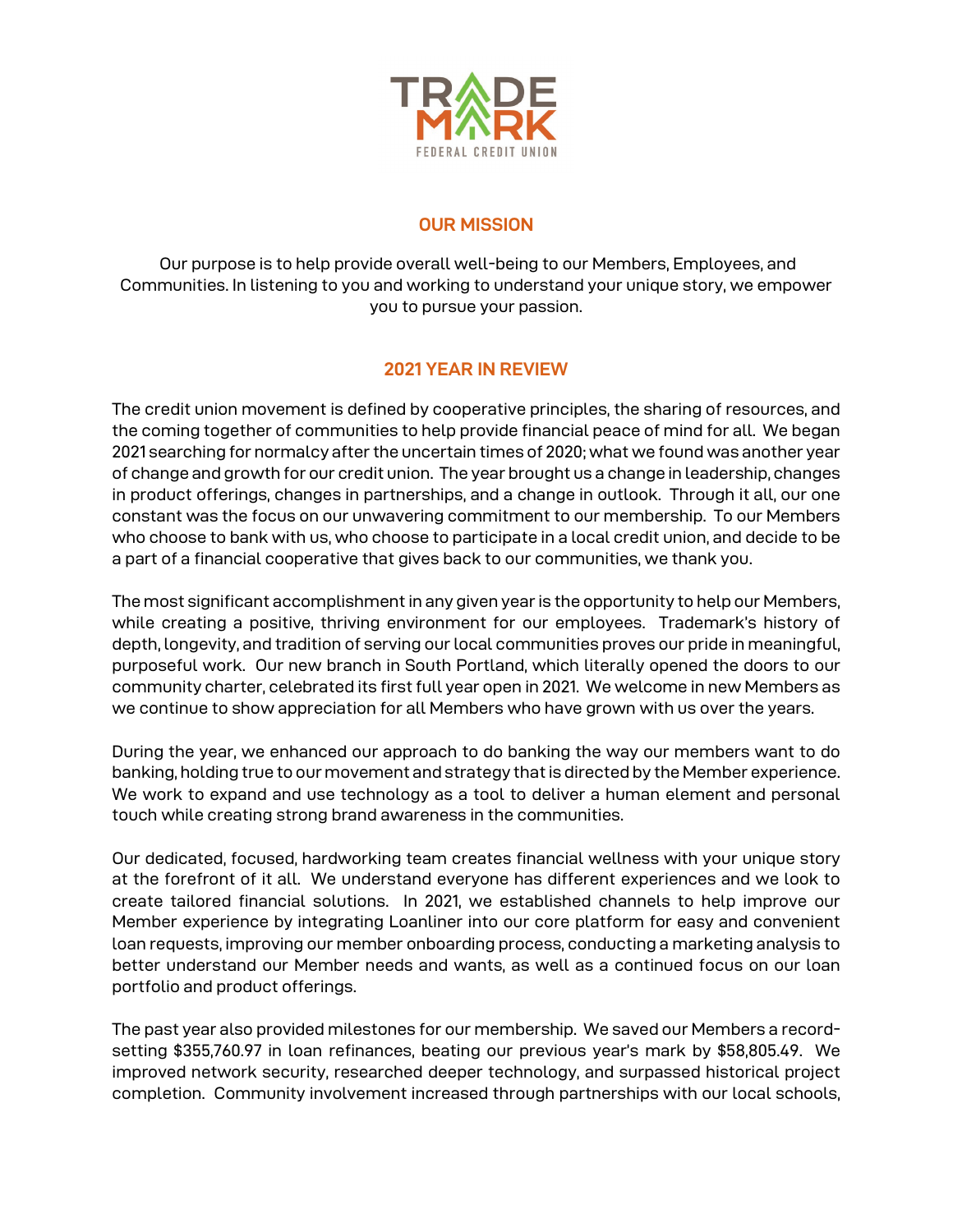

sponsorships in local sports, and the Block Party celebrating our arrival in South Portland. In addition, our first ever commercial advertisements were created, and we aired our first commercial on cable television.

While celebrating our 85th anniversary with 85 random acts of kindness, we cultivated a deep admiration and sense of pride for our work in the credit union movement. Our future is bright, as we commit to helping people throughout our local communities to pursue their passion.

People working together will always make a difference, and our team here at Trademark FCU embraces that responsibility. We appreciate the opportunity to serve our Members every day and look forward to a meaningful and profound 2022.

With gratitude and appreciation,

Peter St. Onge Scott Sequin

 $\sqrt{d}x \rightarrow y$ 

President / CEO **Executive Vice President / CFO**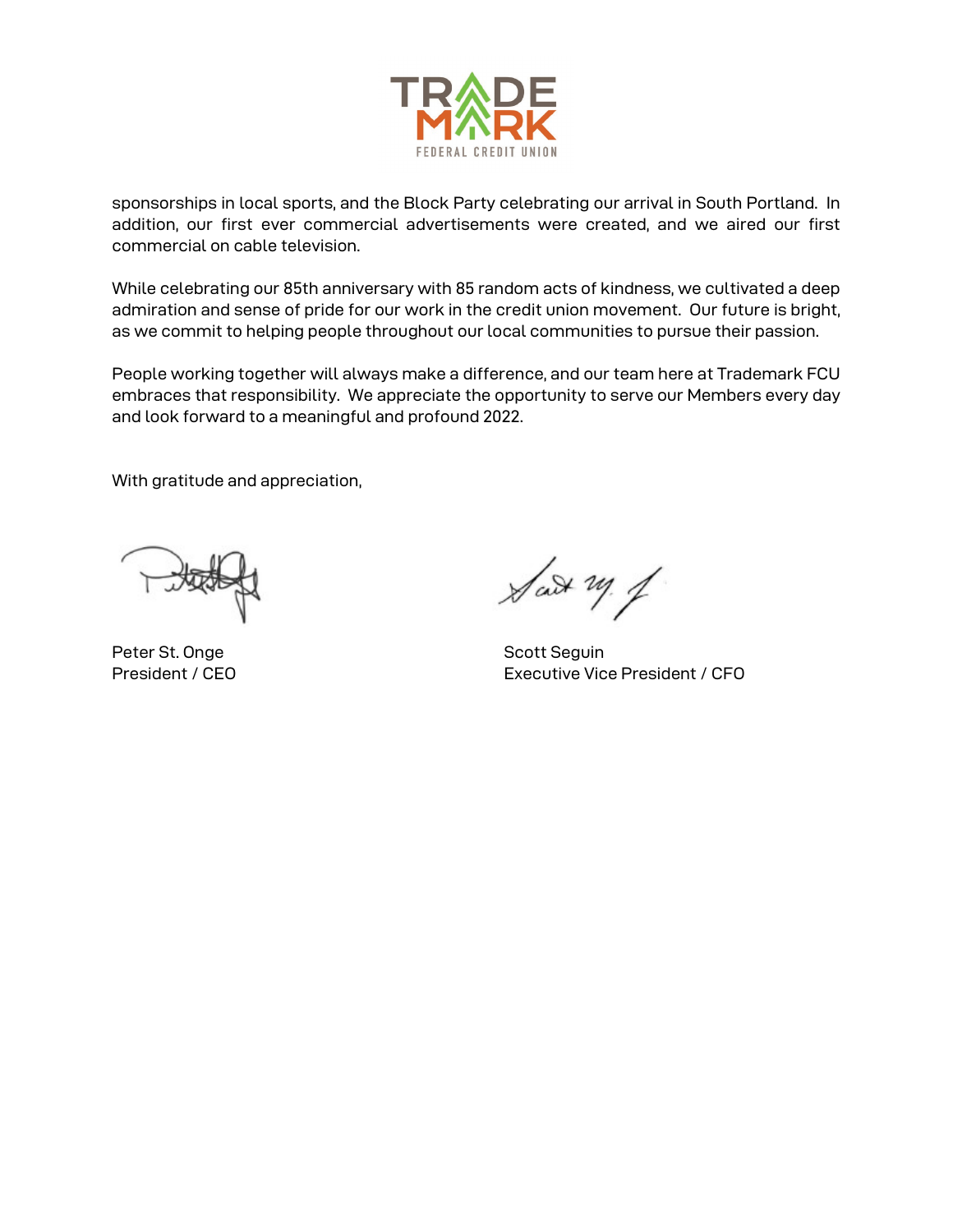

### **A MESSAGE FROM THE BOARD OF DIRECTORS**

Trademark experienced another year of challenge and change in 2021. The strength and resilience of the Trademark team continues to inspire the board. Our folks are the best, and we are very proud of each and every one of them. While the second year of the pandemic may have been a little "easier" than the first year, it still created challenges and opportunities for servicing our Members, yet the team worked through these exceptionally well and maintained top notch service day in and day out. Thank you, Team Trademark!

The close of the year also brought huge transformation to Trademark with the departure at the end of December of our longtime President & CEO, Joann Bisson. The board extends our thanks and appreciation to Joann. She successfully led us through many difficult, yet prosperous years at Trademark and we owe her a huge debt of gratitude. In January of 2022, we welcomed in our new President & CEO, Peter St. Onge, and he is off to a great start! With this change in leadership comes the opportunity for fresh ideas and perspectives, while continuing to hold the wellbeing of our Members at the core of what we do and why we do it. We welcome and congratulate Peter on his new role at Trademark, confident that he is a great addition to the team!

The board would also like to thank our Members. We are here because of you. You have trusted us since 1936. Trademark is a thriving, Member-owned credit union and we are built for the future! Thank you!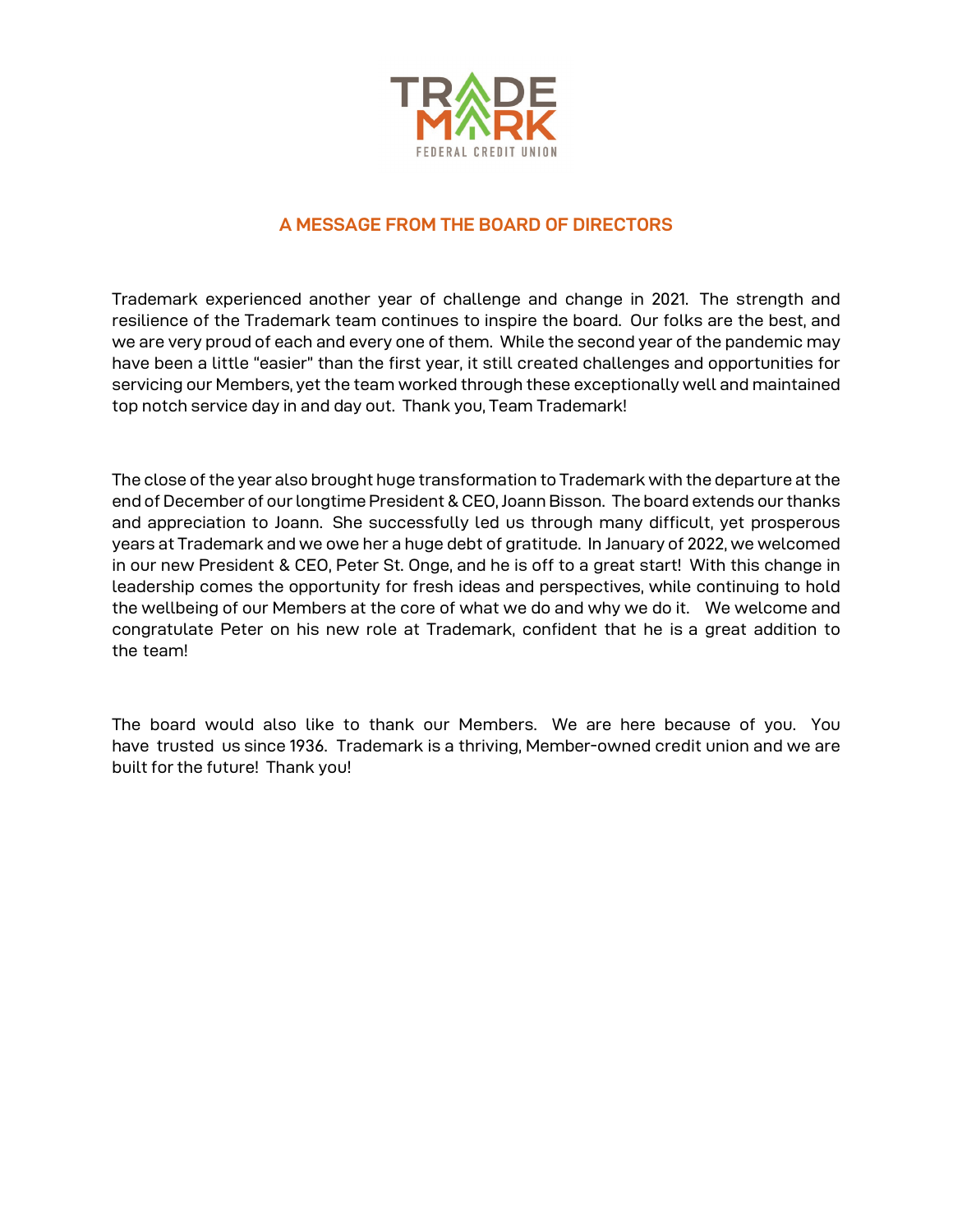

## **BOARD OF DIRECTORS**

*As of December 31, 2021*

| Eric Mayo            | <b>CHAIR</b>      | <b>Blaine Gonthier</b>   | <b>DIRECTOR</b>        |
|----------------------|-------------------|--------------------------|------------------------|
| <b>Cheryl Goulet</b> | <b>VICE CHAIR</b> | Pam Rudman               | <b>DIRECTOR</b>        |
| <b>Shawn Sutton</b>  | <b>TREASURER</b>  | Dana Winslow             | <b>DIRECTOR</b>        |
| Deanna Gordon        | <b>SECRETARY</b>  | <b>Brenda Benner</b>     | <b>ASSOC, DIRECTOR</b> |
| Joann Bisson         | <b>DIRECTOR</b>   | <b>Matthew Pillsbury</b> | <b>ASSOC, DIRECTOR</b> |
| Melanie Daigle       | <b>DIRECTOR</b>   |                          |                        |

## **SUPERVISORY COMMITTEE**

*As of December 31, 2021*

Pam Rudman **CHAIR** Hanna Daniel **COMMITTEE MEMBER**

Victoria Carr **COMMITTEE MEMBER**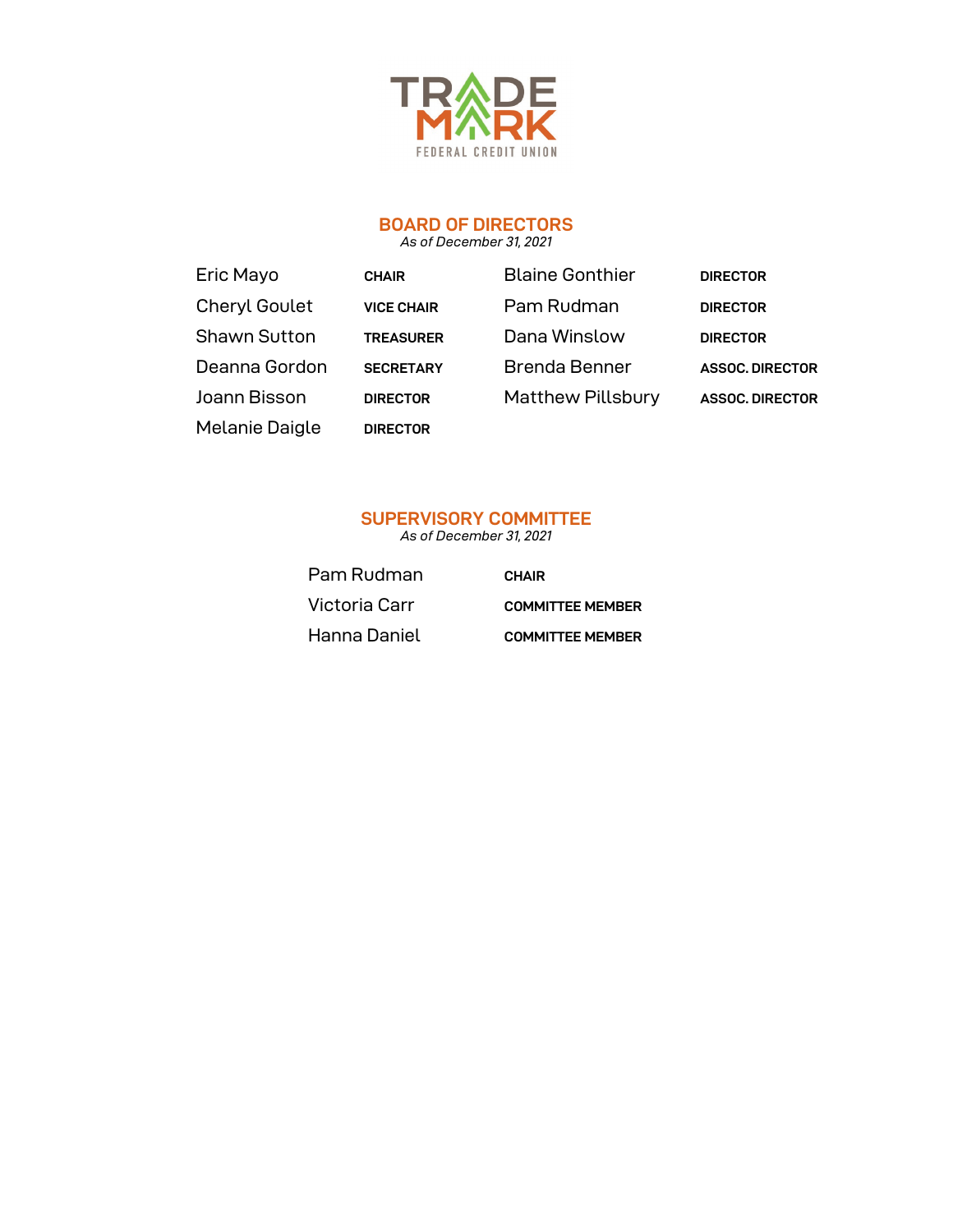

**TRADEMARK TEAM** *As of December 31, 2021* 

#### MANAGEMENT

|                             |                                            | Joann Bisson                   | President/CEO                              |                                          |
|-----------------------------|--------------------------------------------|--------------------------------|--------------------------------------------|------------------------------------------|
|                             |                                            | Scott Seguin                   | EVP/CFO                                    |                                          |
|                             |                                            | <b>INFORMATION TECHNOLOGY</b>  |                                            |                                          |
|                             |                                            | Earl Chip Clary, Jr.           |                                            | Vice President of Information Technology |
|                             |                                            | April Canwell                  | Systems Analyst II                         |                                          |
| <b>BUSINESS DEVELOPMENT</b> |                                            | <b>ADMINISTRATION</b>          |                                            |                                          |
| Melissa Goode Brand Manager |                                            |                                | Amy Selepack<br><b>Executive Assistant</b> |                                          |
|                             | <b>ACCOUNTING</b>                          |                                | <b>LENDING</b>                             |                                          |
| Vicki Peary                 | Accountant II                              |                                | Cindy Grasse                               | Vice President of Lending                |
| Kim Fletcher                |                                            | Internal Auditor II/Accountant | Arlene Blaschke                            | Loan Officer                             |
|                             |                                            |                                | Shawn Osgood                               | Loan Officer                             |
|                             |                                            |                                | Krystina Foote                             | Loan Support Specialist                  |
|                             |                                            | <b>MEMBER SERVICES</b>         |                                            |                                          |
| Taja Wright                 |                                            |                                | Vice President of Service & Operations     |                                          |
|                             | <b>Wendy Dyer</b><br><b>Branch Manager</b> |                                |                                            |                                          |
|                             |                                            | Chloe Keyes                    | <b>Branch Manager</b>                      |                                          |
|                             |                                            | Kaleb Rosenbauer               | eServices Manager                          |                                          |
|                             |                                            | Jessica Dumont                 | Member Services Officer II                 |                                          |
|                             |                                            | Sarah Golden                   | Member Services Officer II                 |                                          |
|                             |                                            | Josie McGaw                    | eServices Representative                   |                                          |
|                             |                                            | <b>Bailey Morrell</b>          | Member Services Officer II                 |                                          |
|                             |                                            | Angela Ross                    | Risk Management Associate                  |                                          |
|                             | Matt Smith                                 |                                | Member Services Officer I                  |                                          |
|                             |                                            | Audrey Solomon                 | Member Services Officer II                 |                                          |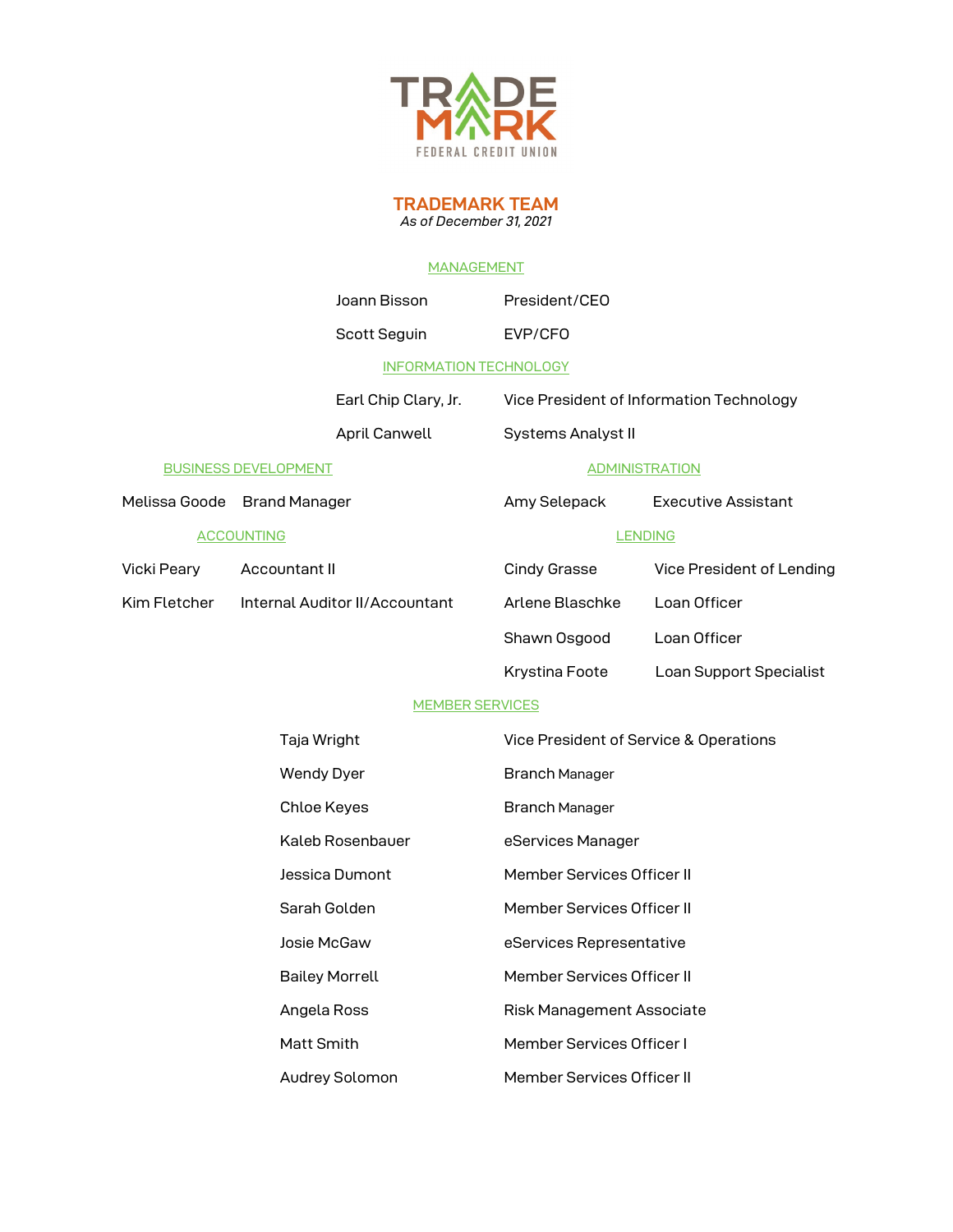

### **BALANCE SHEET**

*As of December 31, 2021* 

### **ASSETS**

| \$14,693,039                                                                                                                                                                                                                              |
|-------------------------------------------------------------------------------------------------------------------------------------------------------------------------------------------------------------------------------------------|
| \$27,117,000                                                                                                                                                                                                                              |
| \$65,418,182                                                                                                                                                                                                                              |
| 145,342<br>SS and the set of the set of the set of the set of the set of the set of the set of the set of the set of the set of the set of the set of the set of the set of the set of the set of the set of the set of the set of the se |
| \$3,551,081                                                                                                                                                                                                                               |
| 4,865,153<br>\$.                                                                                                                                                                                                                          |
| \$115,789,797                                                                                                                                                                                                                             |
|                                                                                                                                                                                                                                           |

#### **LIABILITIES**

| <b>Total Liabilities</b>   | S  | 735,326 |
|----------------------------|----|---------|
| <b>Settlement Accounts</b> | \$ | 191.002 |
| Accruals                   | \$ | 205,977 |
| Notes Payable              | \$ |         |
| <b>Accounts Payable</b>    |    | 338,347 |

#### SHARES & DEPOSITS

| Regular Shares                     | \$49,540,586     |
|------------------------------------|------------------|
| <b>Money Markets</b>               | \$14,770,564     |
| <b>Share Drafts</b>                | \$<br>18,798,638 |
| Clubs                              | \$5,154,436      |
| <b>IRAs</b>                        | \$3,122,488      |
| <b>Share Certificates</b>          | \$<br>12,322,272 |
| <b>Total Shares &amp; Deposits</b> | \$103,708,984    |

#### **EQUITY**

| <b>Total Equity</b>                         |     | \$11,358,626 |
|---------------------------------------------|-----|--------------|
| Net Income (Loss)                           |     | (5.735)      |
| Equity Acquired Through Merger \$ 6,273,856 |     |              |
| Other Comprehensive Income                  | -\$ | (13, 139)    |
| <b>Undivided Earnings</b>                   |     | 4.544.547    |
| Regular Reserves                            |     | 545,958      |

**Total Liabilities, Shares & Equity \$115,789,797**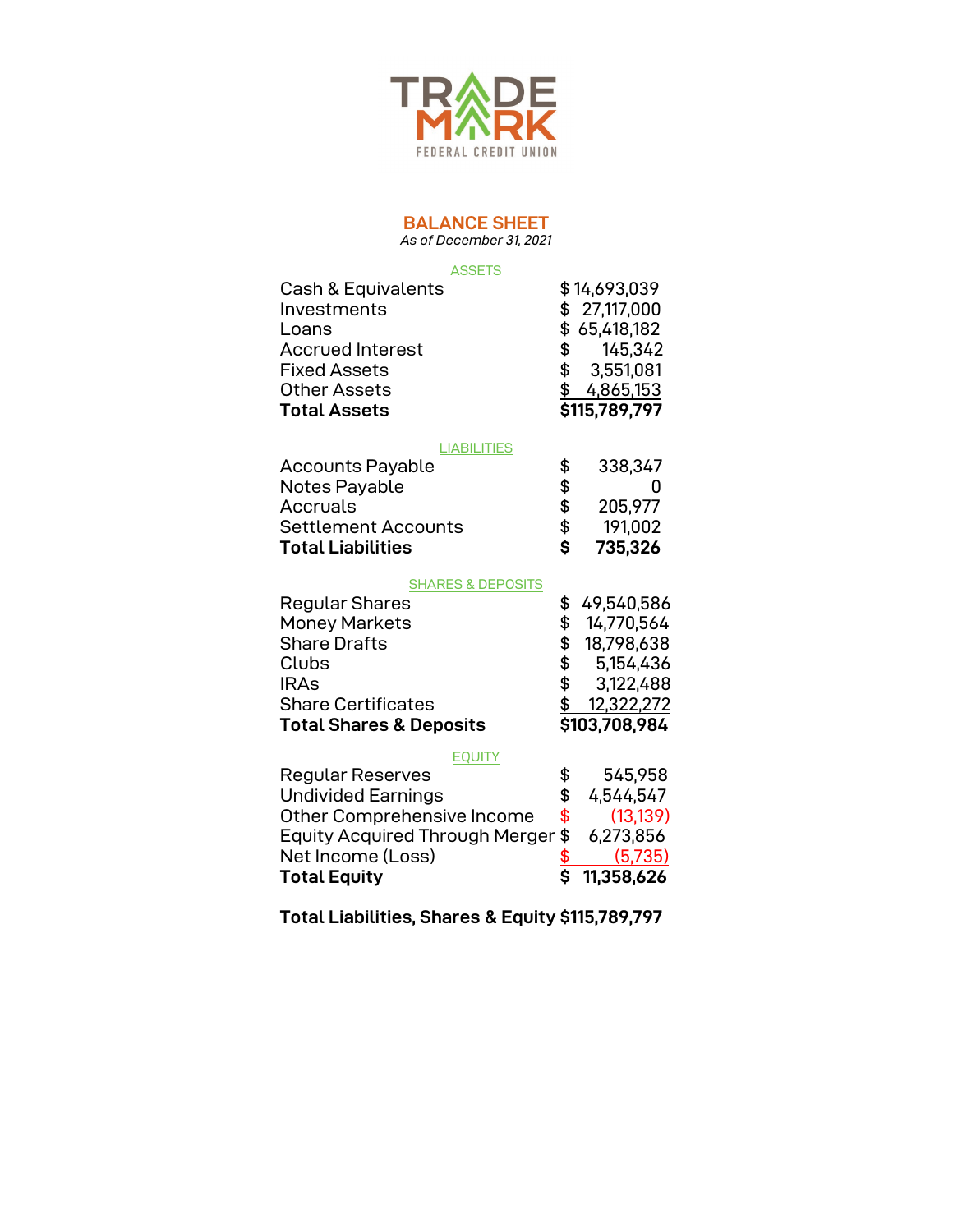

## **INCOME STATEMENT**

*As of December 31, 2021* 

#### **INCOME**

| <b>INCOME</b><br>Income from Loans<br>Income from Investments<br><b>Other Operating Income</b><br><b>Total Income</b>                                                                                                                                                                                                                                                                  | \$<br>$\frac{\$}{\$}$                                                       | \$2,929,983<br>188,416<br>992,439<br>4,110,838                                                                                   |
|----------------------------------------------------------------------------------------------------------------------------------------------------------------------------------------------------------------------------------------------------------------------------------------------------------------------------------------------------------------------------------------|-----------------------------------------------------------------------------|----------------------------------------------------------------------------------------------------------------------------------|
| <b>EXPENSES</b><br>Payroll & Taxes<br><b>Employee Benefits</b><br><b>Office Occupancy</b><br><b>Office Operations</b><br>Loan & Share Servicing<br><b>Professional &amp; Outside Services</b><br><b>Travel &amp; Conferences</b><br><b>Advertising &amp; Promotion</b><br>Depreciation<br><b>Other Expenses</b><br><b>Provision for Loan Losses</b><br><b>Total Operating Expenses</b> | \$<br>\$<br>\$<br>\$<br>\$<br>\$<br>\$<br>\$<br>\$<br>\$<br>$\frac{\$}{\$}$ | 1,515,022<br>228,194<br>156,724<br>621,672<br>819,661<br>71,694<br>48,964<br>193,388<br>282,911<br>15,551<br>97,264<br>4,051,045 |
| Gross Income<br>Dividend Expense                                                                                                                                                                                                                                                                                                                                                       | \$<br>\$                                                                    | 59,793<br>(254, 374)                                                                                                             |
| <b>Net Income (Loss)</b>                                                                                                                                                                                                                                                                                                                                                               | \$                                                                          | (194, 581)                                                                                                                       |